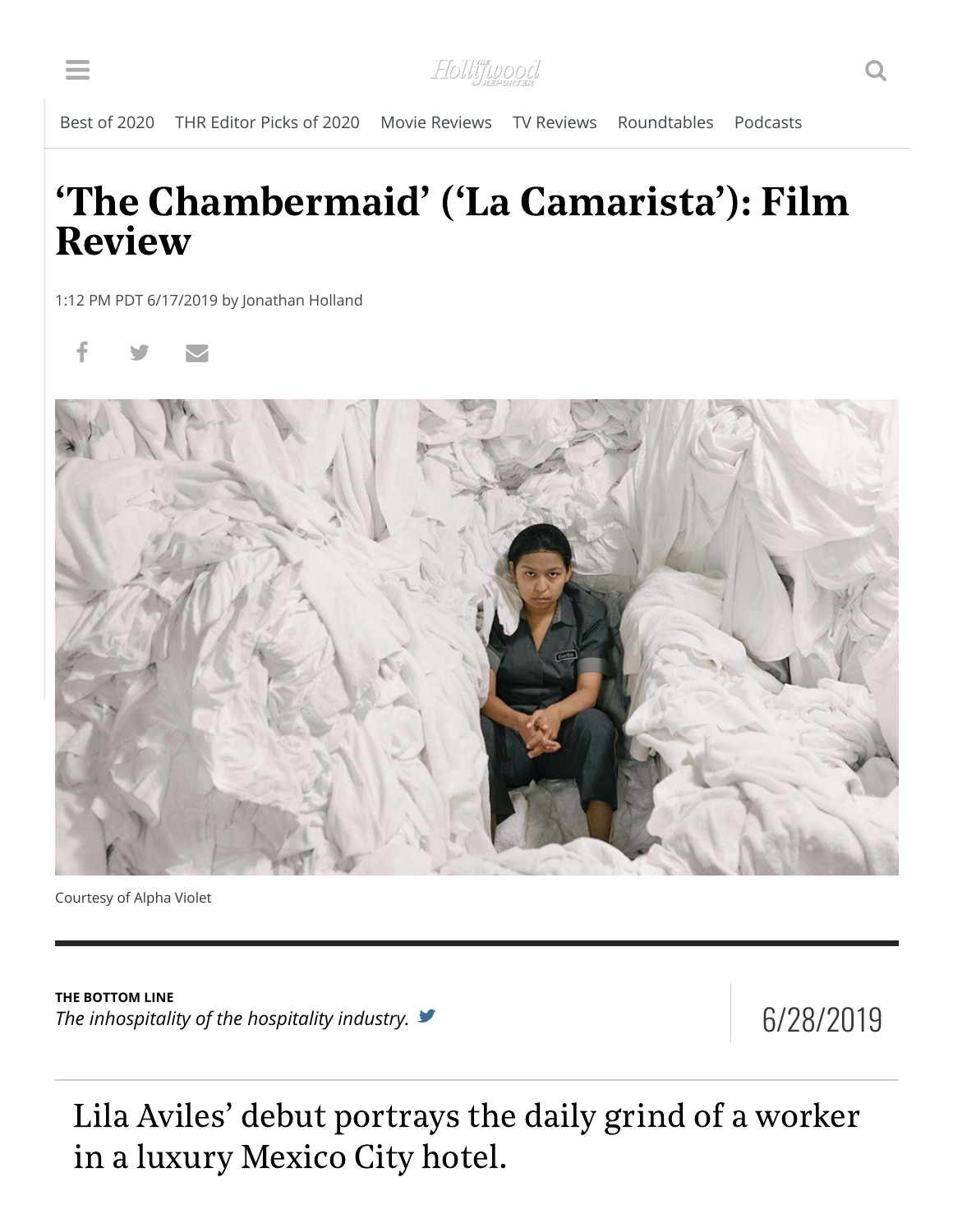$I_n = \frac{1}{\sqrt{2\pi}} \sum_{i=1}^n \frac{1}{\sqrt{2\pi}} \frac{1}{\sqrt{2\pi}}$ FIOLLITUDOOC

## Best of 2020 THR Editor Picks of 2020 Movie Reviews TV Reviews Roundtables Podcasts

that make up the life of its protagonist, superbly played by Gabriela Cartol, is always balanced by compassion, perhaps making it more effective than any impassioned rant.

Sureness of touch and a sometimes asphyxiating intensity are the hallmarks of a relentlessly lowkey first outing that has been garnering plaudits on its travels, most recently at Spain's Lleida Latin-American Film Festival. A U.S. release is scheduled for June 26.

The opening scene neatly sets things up as chambermaid Evelia (Cartol), known as Eve, tidying up a disgusting mess of a room, discovers a naked, old and presumably wealthy man under the bed. This suggests him as human trash, but as the film goes on to show, it is the power of people like him who define the parameters of Eve's life.

A single mother, Eve has a child whom she phones regularly but rarely sees, obliged as she is to work long hours to be able to raise said child. Working on the 23rd floor, she aspires to move to the newly reopened 42nd floor, which is more prestigious. Occasionally, in miniature acts of private defiance, she will pick up and pocket small items of trash she finds.

Eve is also in daily contact with a range of people. Among them are an elevator operator who reads romantic novels as a way of escaping (Eve herself ends up reading *Jonathan Livingston Seagull*); an attendant who keeps trying to sell her kitchenware; and her boss, who promises Eve time and time again that eventually she will receive an unclaimed red dress that has been found. There are a surprising number of these people, and it is testimony to the balance and efficiency of the script that neither they nor their storylines feel underdeveloped.

The closest to love that exists for Eve inside the hotel is a window cleaner who draws a heart in soap for her, a sequence ending in a scene that may be the film's single concession to fantasy. And the closest thing to friendship comes via the bubbly, motherly Minitoy (Teresa Sanchez), who takes Eve under her wing. But the demands of her job have made Eve too wary to fully give herself to any of these experiences.

Under the unflinching, steady gaze of Carlos F. Rossini's carefully positioned camera (one key scene apart, we never leave the hotel), a wheel of relationships is therefore built up with Eve at its center. As it turns, it opens up to us a devastating if unemphatic portrait of a highly controlled,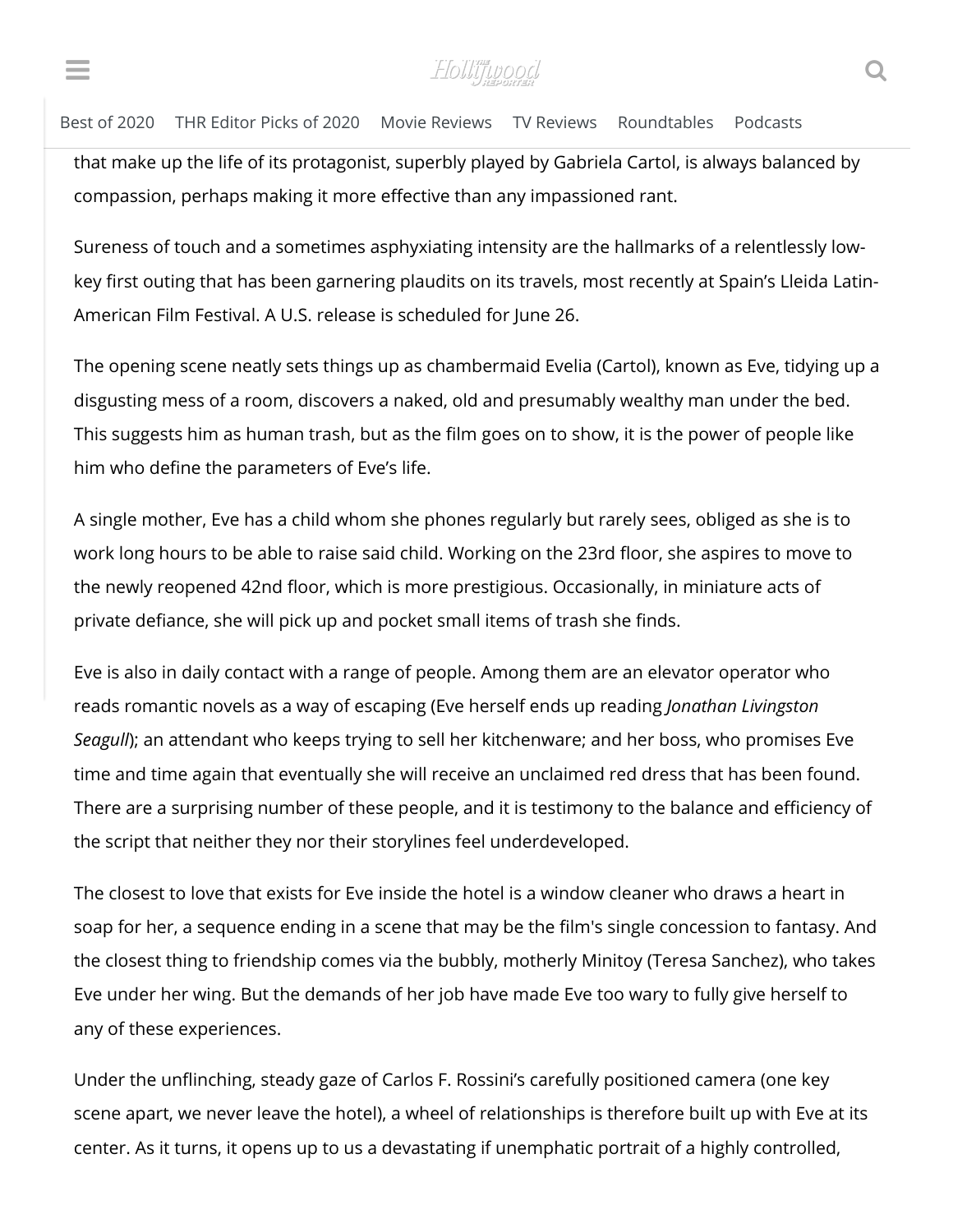$\sum_{i=1}^{\infty} \int_{\mathcal{C}} \int_{\mathcal{C}} \int_{\mathcal{C}} \int_{\mathcal{C}} \int_{\mathcal{C}} \int_{\mathcal{C}} \int_{\mathcal{C}} \int_{\mathcal{C}} \int_{\mathcal{C}} \int_{\mathcal{C}} \int_{\mathcal{C}} \int_{\mathcal{C}} \int_{\mathcal{C}} \int_{\mathcal{C}} \int_{\mathcal{C}} \int_{\mathcal{C}} \int_{\mathcal{C}} \int_{\mathcal{C}} \int_{\mathcal{C}} \int_{\mathcal{C}} \int_{\mathcal{C}} \int_{\mathcal{C}} \int_{\mathcal{C}} \$  $\blacksquare$  . The contract of the contract of the contract of the contract of the contract of the contract of the contract of the contract of the contract of the contract of the contract of the contract of the contract of the

Best of 2020 THR Editor Picks of 2020 Movie Reviews TV Reviews Roundtables Podcasts stifled spontaneous human interaction.

If this sounds political, then it is, as with Sophie Calle's book of photographs, *Hotel*, that partly inspired it — but *The Chambermaid*'s quietness, subtlety and modesty of style always keep it dramatically engaging. On the downside, there's a tendency to break the flow by somewhat brusque fades to black.

Cartol plays Eve with trembling sensitivity: Experience has taught the character that for survival, self-effacement to the point of self-erasure may be the best strategy. Eve's sometimes exasperating self-control is perhaps Aviles' way of showing how internalized her suffering has become; her voice rises above a whisper only twice, once in laughter and the other in protest, when she's alone.

Another of the pic's multiple threads has Eve looking after the child of Romina (strikingly played by Agustina Quinci), an effervescent, oblivious Argentinian guest. In its treatment of the broken relationships between mothers and children, and in the not dissimilar, buttoned-down approaches to their roles taken by Cartol and by Yalitza Aparicio, comparisons will be made between Eve and the maid Cleo in Alfonso Cuaron's *Roma*, but there's one key difference: In *The Chambermaid*, Eve is rewarded with no opportunity for heroism.

*Production companies: Bad Boy Billy, La Panda Cast: Gabriela Cartol, Teresa Sanchez, Agustina Quinci Director: Lila Aviles Screenwriters: Lila Aviles, Juan Marquez Producers: Tatiana Graullera, Lila Aviles Executive producers: Jana Diaz-Juhl, Pau Brunet, Axel Shalson , Carlos F. Rossini, Emiliano Altuna Director of photography: Carlos F. Rossini Production designer: Vika Fleitas Costume designer: Nora Solis Zepeda Editor: Omar Guzman Casting director: Lucia Uribe Sales: Alpha Violet*